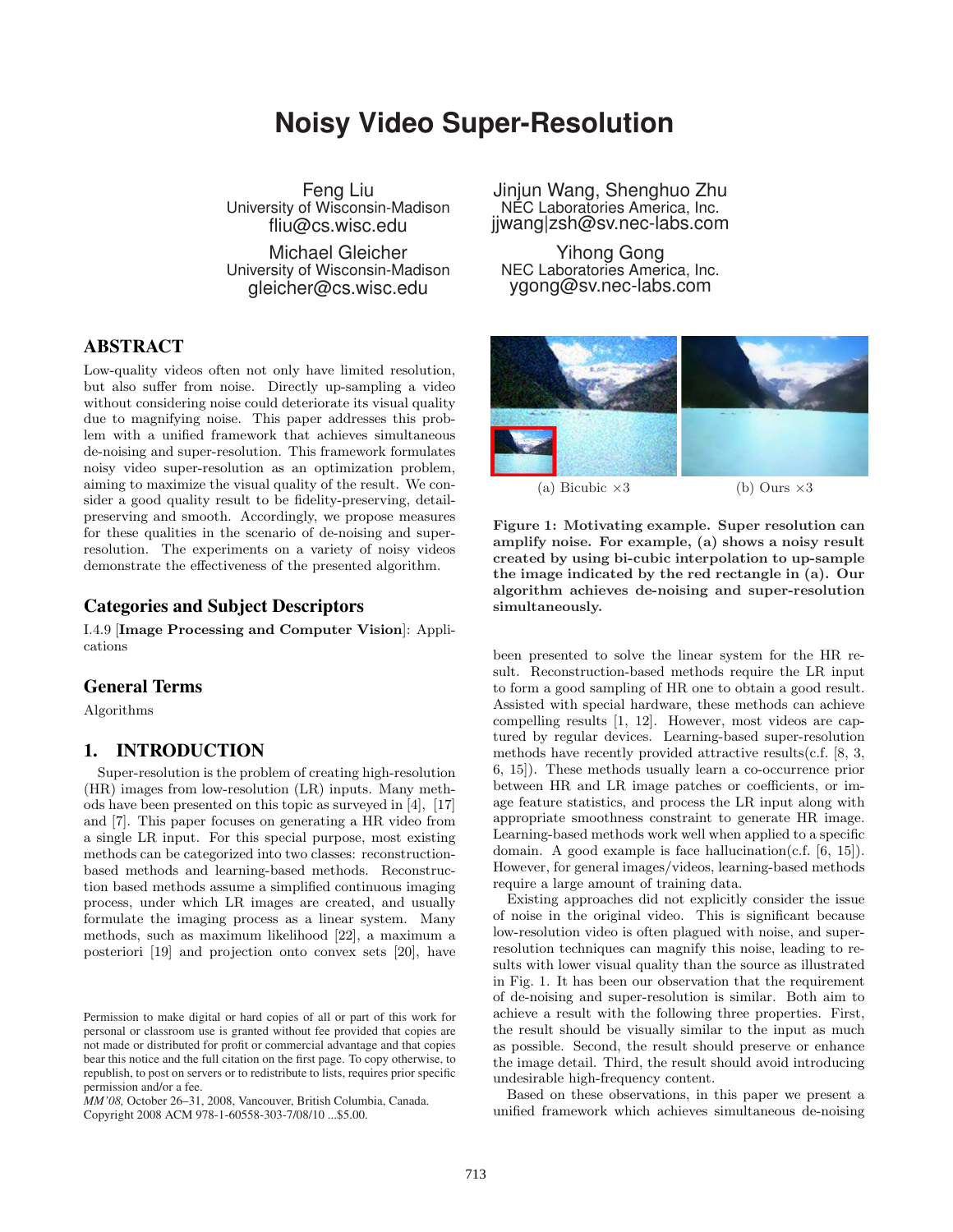

Figure 2: Neighboring frames are aligned to frame t. The big red points are low-resolution pixels in frame t, and the small red points are high-resolution pixels there. The blue points are low-resolution pixels in the neighboring frames.

and super-resolution. We extend our previous work of image super-resolution [14] and formulate noisy video superresolution as an optimization problem aiming to maximize the overall visual quality. While video quality assessment is generally a difficult task, we approach it in the scenario of de-noising and super-resolution. Specifically, we measure the video quality in terms of the three criteria above. The key to the success of the proposed approach is to design effective measures for these criteria as detailed in § 2.

# 2. OUR APPROACH

The goal of this work is to create a high-resolution video from a noisy low-resolution input. Given only a single lowresolution noisy video, we necessarily miss important information to "reconstruct" a physically correct high-quality video. So instead of trying to create a"correct"high-resolution result, we aim to create a visually high-quality one.

Measuring visual quality is difficult. Most existing methods use original images to measure the visual quality of their transformed counterparts(c.f. [24]). These referencebased methods are unsuitable for our purpose. Current nonreference methods focus on measuring distortion caused by compression, thus unsuitable to our purpose either(c.f. [23]). We approach this problem in the scenario of super-resolution and de-noising, and assess the visual quality with respect to the following three aspects.

- Fidelity preserving. The super-resolution result should be visually similar to the low-resolution input.
- Detail preserving. The super-resolution result should keep and enhance details as much as possible.
- Spatial-temporal smoothness. Normally the human visual system prefers piecewise smooth results, and is very sensitive to undesirable high-frequency content, especially to the temporal jittering. The superresolution result should avoid introducing and remove these undesirable high-frequency artifacts.

We encode violations against each of the above quality aspects as cost, and formulate super-resolution and de-noising as an optimization problem that aims to minimizing the total cost (equivalently maximizing the visual quality). The key is to define effective quality measures. We will describe perception-based measures in the following subsections.

# 2.1 Fidelity preserving

A straightforward metrics to measure the similarity between the low-resolution input and its super resolution result is the sum of the difference between each low-resolution pixel and its high-resolution counterpart as follows:

$$
E_{fd} = \sum_{(x,t) \in I^l} ||I^h(x \ast scale, t) - I^l(x, t)||_2^2
$$

where  $E_{fd}$  is the difference between super-resolution result  $I<sup>h</sup>$  and its low-resolution input  $I<sup>l</sup>$ ,  $(x, t)$  is the index of pixel  $x$  at frame  $t$ , and  $scale$  is the magnification rate. This simple metrics is problematic and wastes the spatial-temporal information in the low-resolution video. First, the input suffers from noise, so this simple method will create a noisy result, possibly even magnifying the noise. Second, neighboring frames can provide information both for de-noising and super-resolution.

We have developed a robust motion estimation algorithm that will be described in the following subsection 2.1.1. Using the motion estimation result, we can align neighboring frames to every frame  $I^l(t)$ , as illustrated in Figure 2. Thus each pixel of the corresponding high-resolution frame  $I<sup>h</sup>(t)$  has a certain amount of space-time neighboring pixels. These neighboring pixels provide valuable information both for de-noising and super-resolution. We can estimate an approximation of super-resolution result from them.

Denote the approximation as  $\tilde{I}^h$ . We estimate it using a space-time median-bilateral filer to estimate the noisereduced high-resolution video as follows.

$$
\tilde{I}^h(x,t) = \frac{\sum_{(x',t') \in V_{x,t}} w(x',t',x,t) I(x',t')}{\sum_{x' \in V_{x,t}} w(x',t',x,t)}
$$
(1)

where  $\tilde{I}^h(x,t)$  is value of pixel x at frame t of noise-reduced high-resolution video and  $V_{x,t}$  is the space-time neighborhood of pixel  $(x, t)$  aligned to frame t.  $w(x', t', x, t)$  is the adapted space-time bilateral filtering weight, where the impact of each pixel  $(x', t')$  is related to its distance to  $(x, t)$ , its value, and the confidence of motion estimation as follows:

$$
w(x',t',x,t) = w_{mv}(x',t',t)g_s(x'-x,\sigma_s)g_t(t'-t,\sigma_t)
$$
 (2)  

$$
g_v(I(x',t') - med(x,t),\sigma_v)
$$

where  $g_s$ ,  $g_t$  and  $g_v$  are gaussian distributions,  $w_{mv}$  is the motion estimation quality measure defined in Equation 5, and  $med(x, t)$  is the median pixel value in  $V_{x,t}$ .

To keep the fidelity, we encourage the super-resolution result  $I<sup>h</sup>$  similar to the above noise-reduced high-resolution result  $\tilde{I^h}$  .

$$
E_{fdv} = \sum_{(x,t)\in I^l} ||I^h(x \ast scale, t) - \tilde{I}^h(x \ast scale, t)||_2^2 \quad (3)
$$

Research in visual perception and neuro-science suggests that the human visual system is more sensitive to contrast rather than pixel values [9, 16]. For images, local contrast can be approximated by image gradient. Accordingly, we encourage the gradient field of the high-resolution image to be close to that of  $\tilde{I}^h$  as follows:

$$
E_{fdg} = \sum_{(x,p)} \frac{\|G^h(x,t) - \tilde{G}^h(x,t)\|_2^2}{\|\tilde{G}^h(x,t)\|_2^2 + \epsilon} \tag{4}
$$

where  $G^h$  and  $\tilde{G}^h$  are the gradient fields of  $I^h$  and  $\tilde{I}^h$  respectively, and  $\epsilon$  is a constant. The denominator of this equation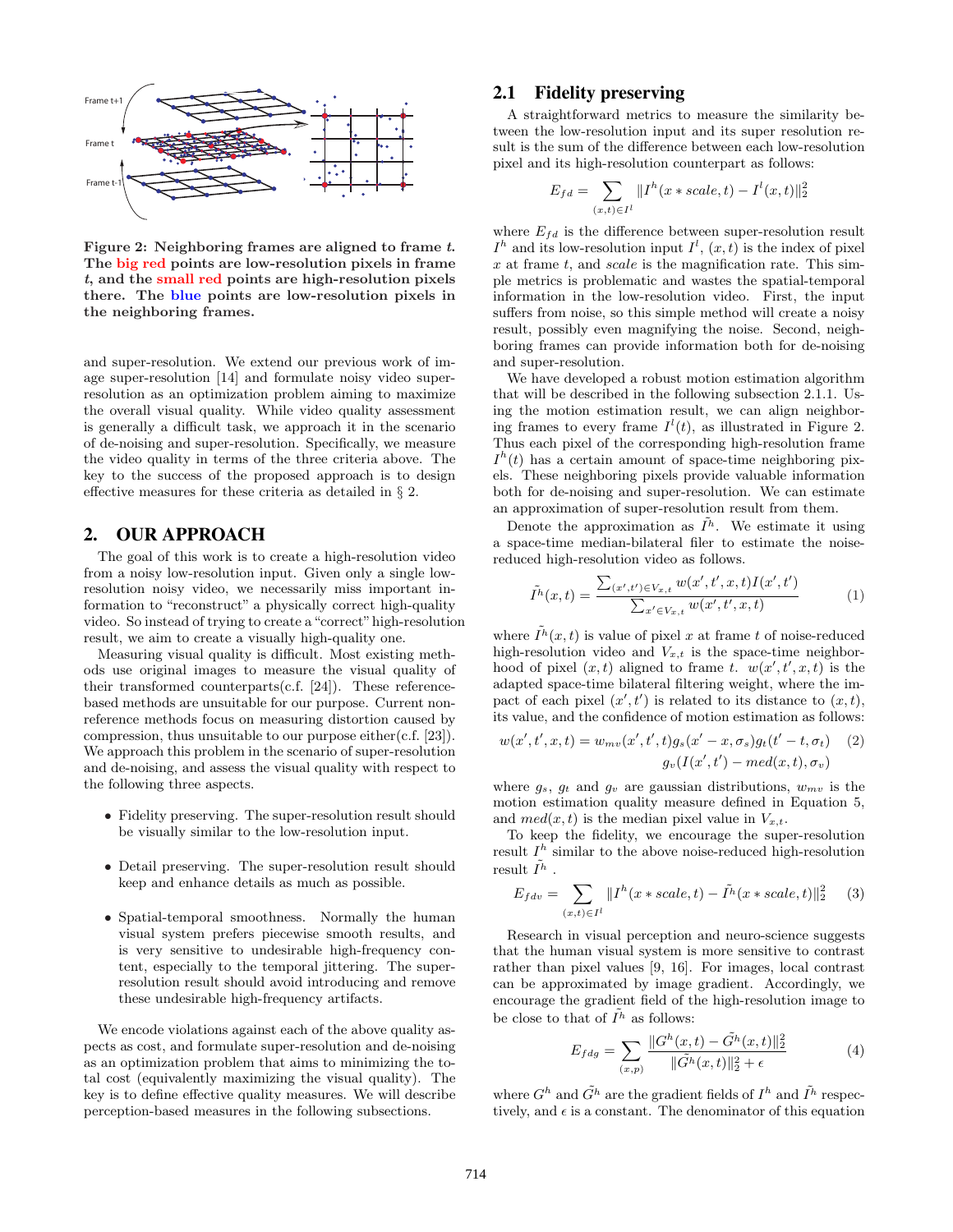is used to account for the "masking effect" [11], which states that changing in high gradient is less obvious than the same amount of changing in low gradient.

#### *2.1.1 Motion estimation*

Accurate and consistent pixel-wise motion estimation is important both to estimate a sharp noise-reduced high-resolution image and create temporally jittering-free high-resolution result. Traditional optical flow methods suffer from noise. We adopt the idea of the recent piecewise image registration method to estimate accurate optical flow [2]. The basic idea is to estimate some motion models in the scene and assign each pixel to one of the estimated motion model with the corresponding disparity using a multi-label graph-cut optimization. Since it is a time-consuming process, we simplify it as follows: We first estimate the global background motion, and assign it to the pixels that can be well predicated by the global motion. Then we estimate other pixels' motion using block matching method guided by the global motion model. Besides accuracy, one important advantage of using this method is that the estimated motion is more spatialtemporarily consistent than standard optical flow methods. According to the research in visual perception(c.f.  $[18]$ ), the human visual system is very sensitive to local motion contrast than the motion itself. The above method provides consistent motion estimation, avoiding jittering. We measure the quality of the motion estimation based on the block matching error residuals as follows:

$$
w_{mv}(x, t, t') = \exp(-\sum_{y \in B_x} ||I(y, t) - I(y + M_{x, t, t'})||)
$$
(5)

where  $M_{x,t,t'}$  is the motion vector of pixel x between frame t and  $t'$ , y is a pixel in  $B_x$ , the block centered at x, and  $I(y, t)$ is the pixel value at  $y$  in frame  $t$ . Using these strategies, we can obtain a robust motion estimation along with its quality measurement.

## 2.2 Detail preserving

Preserving and enhancing image details are one of the major focuses of image super-resolution and de-nosing methods. Many existing methods enhance image details by sharping image edges [10, 13, 21, 5]. Edge directed methods [10, 21] estimate high-resolution edges from the low-resolution input, and use the edge information to guide super-resolution operations, such as interpolation and image reconstruction. The performance of these methods are subject to the quality of high-resolution edge estimation. A fundamental problem with edge-guided methods is that edges are often not good representations of image details. For example, details in image regions with rich fine textures are hard for edges.

According to the research in visual perception, details manifest themselves through local contrast to the low-level human visual system. Hence, we preserve/enhance image details by enhancing local contrast instead of edges. We calculate the local contrast in each image patch as the sum of difference between every two pixels. We define the following measure to encourage enhancing the detail:

$$
E_{dt} = -\sum_{patch_k \in I^h} w_k \sum_{x_i, x_j \in patch_k} ||I^h(x_i) - I^h(x_j)||_2^2 \quad (6)
$$

where  $patch_k$  denotes an image patch in the high-resolution image  $I^h$ .  $w_k$  is a weight. There are several options to set the weights.  $w_k$  can be a binary variable, set as 1 when there is an edge passing through the patch. The edge is estimated from the noise-reduced high resolution image  $\tilde{I}^h$ . To set  $w_k$ , no accurate information about the edge location inside the patch is required, which improves the tolerance of our method against error in edge estimation and is robust to noise.

# 2.3 Smooth

Smooth results are often favored by the human visual system. We encourage minimizing the modified space-time Laplacian of the high-resolution result to achieve smoothness:

$$
E_{sm} = \sum_{(p,t)} \|\frac{\partial^2 I^h}{\partial p_x^2} + \frac{\partial^2 I^h}{\partial p_y^2} + w_{mv}(p,t,t+1) \frac{\partial^2 I^h}{\partial p_t^2}\|_2^2 \quad (7)
$$

where  $w_{mv}(p, t, t+1)$  is the motion estimation quality measure to accounting for the accuracy of motion estimation as defined in Equation 5, and  $\frac{\partial^2 I^h}{\partial p_t^2}$  is calculated in the video where adjacent frames are aligned to  $t$  to account for the dynamics of the scene.

# 2.4 Optimization

Based on the quality measures defined in the above subsections, we formulate video de-noising ad super-resolution as an optimization problem by linearly combining all the measures as follows:

$$
E = \lambda_{fidv} E_{fidv} + \lambda_{fidg} E_{fidg} + \lambda_{dt} E_{dt} + \lambda_{sm} E_{sm} \tag{8}
$$

where  $\lambda_?$  is weight for each term. We calculate image gradient and Laplacian using finite difference methods. Since all the measures are at most quadratic, the above problem is a quadratic minimization problem, and can be solved efficiently using a standard sparse linear system solver.

### 3. RESULTS

We experimented with our algorithm on some videos recorded by amateur users. To evaluate the performance of our algorithm against noise, we manually added white noise into these videos. Typical examples are shown in Figure 3. We did an informal user study to further evaluate our algorithm by comparing our results to those of the bicubic upsampling and the recent soft-edge algorithm [5]. Totally 6 users participated the study. Each user was shown 8 pairs, and was asked to select the one they consider better. The feedbacks from the participants consistently show that our algorithm creates more visually pleasant high-resolution videos than the traditional bicubic method and the recent soft-edge method [5]. Particularly, our results are much temporally smoother and less noisy than the others.

# 4. CONCLUSION

In this paper, we presented a unified framework that achieves simultaneous de-noising and super-resolution. This framework formulates noisy video super-resolution as an optimization problem, aiming to maximize the visual quality of the result. We consider a good quality result to be fidelitypreserving, detail-preserving and smooth. Accordingly, we presented measures for these qualities in the scenario of denoising and super resolving. Our experiment shows the initial success of our method.